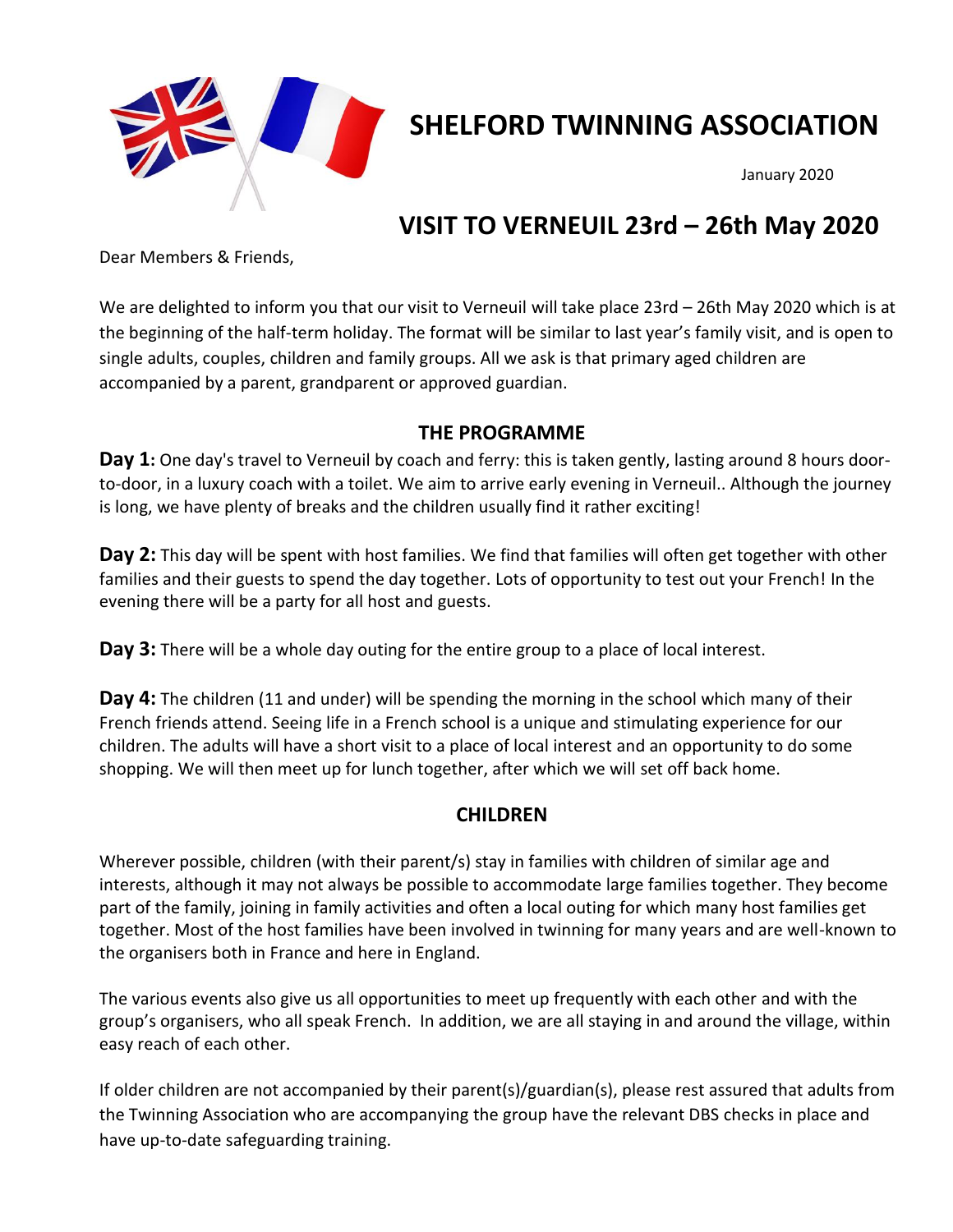### **WHAT YOU WILL NEED**

You will require a **passport** and an up-to-date **European Health Insurance card** (or **EHIC**). If you need to get one of either of these for yourself or your child be sure to apply in good time. The EHIC is issued free of charge and you can apply online. Before leaving, you will also need to make sure you have travel insurance.

## **THE COST**

As a committee, we have reviewed the pricing structure for the visit and have decided to keep the **price per adult at £95** whilst **the price for the first child (current Y7 or under) will be £75**, **and all subsequent children will be able to travel for £50.** The cost includes travel, and some administrative costs. All the entertainment and activities are provided as hospitality by the host Twinning Associations and the host families.

All travelling adults are expected to become members of the Twinning Association (£10 single membership /£15 family membership) if they are not members already. The only other expenses would be a small gift for the host family, a little pocket money and your travel insurance for the four days.

These visits rely on exchanged hospitality and many long-term relationships have been built up that way. You and your children are likely to benefit most from this visit if you can host a French visitor during the return visit in the summer (4th – 7th July). However, **this is not a requirement**, and an inability to host should never prevent you participating in the visit to France.

#### **WANT TO KNOW MORE?**

Contact Sarah Haddow (tel: 01223 845942; email [sarah.haddow@talk21.com\)](mailto:sarah.haddow@talk21.com) or contact Colin Jefferson (tel: 01223 513471; email colin@frenchfrogs.net). There will be a meeting with parents before departure.

#### **PLEASE NOTE!**

We need to know **SOON** who would like to go, so we can book the coach. **To avoid disappointment, book early. The closing date for replies is 22nd February 2020 (The Monday after half term). If you are interested, please complete the form below and return it with a £30 deposit per person to**: **Sarah Haddow, 24 Mingle Lane, Stapleford, CB22 5SY. (email: sarah.haddow@talk21.com)**

*On behalf of the Visits Subcommittee, Shelford Twinning*